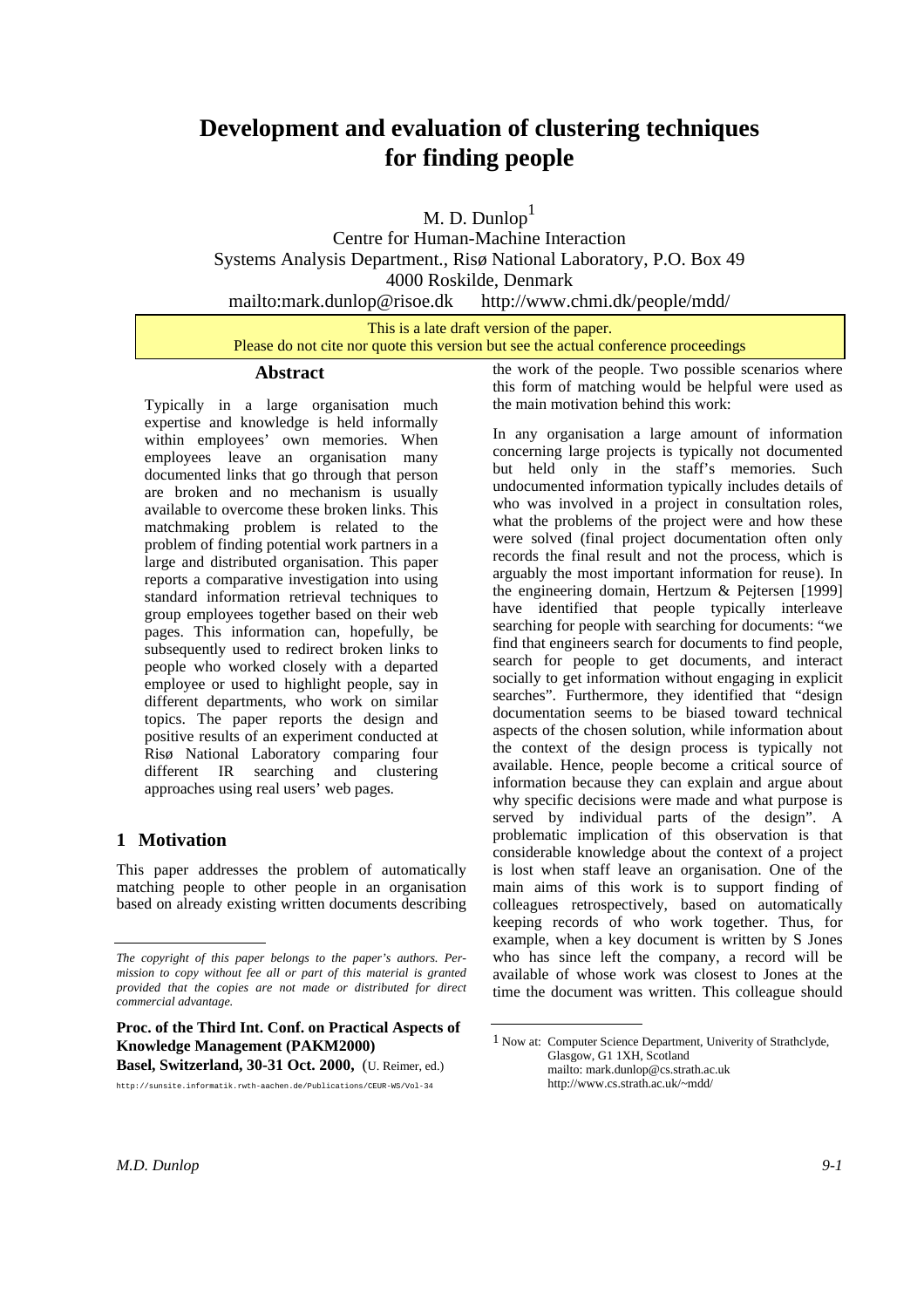then, hopefully, be able to act as a contact point for finding other people and documents concerning the project.

In large and distributed organisations, it is highly possible that two people will have similar interests or be working on similar projects without begin aware of each other. As an example, many Universities have several locations in which related work may be carried out in different departments and from different backgrounds. It is hoped that the models presented in this paper will help to bring together people who have similar research interests or work areas. This has been identified as one of the major social implications of a move from physical libraries to digital ones: one no longer fortuitously meets fellow researchers at the shelves. In a preface to their work on supporting interaction with and awareness of others in digital libraries, Robertson and Reese [1999] state that "libraries are hubs for social and intellectual interactions in communities and organisations. Virtual libraries should serve the same purpose, yet virtual libraries often focus simply on making their holdings available". Twidale and Nichols [1998] give a short overview of, so called, matchmaking systems and link these with other work on computer supported cooperative work in information retrieval (expanded description of their work on matchmaking in digital libraries can be found in [Twidale and Nichols 1997]).

This paper reports an investigation into the use of information retrieval (IR) techniques to automatically match people based on their web pages. The resulting matches could be used to highlight people who are working closely together and this information could be used to highlight potential collaborations now, or used historically to point searchers to colleagues of staff who have, say, left the company. The paper starts by describing the IR and clustering techniques used in the experiments, then it describes the experimental framework, the results of the experiment and, finally, presents a discussion of potential extensions to the model.

# **2 The techniques**

With the advent of large search engines over the World Wide Web, searching techniques are increasingly used to find people based on their name and, less frequently, based on similar research portfolios. The experiments reported here target finding people by similar topic and are based around testing four different solutions to the problem. These solutions can be classified into two categories: simple searching (one approach) and three approaches to cluster based matching. All of the approaches are based on indexing users' home pages using standard IR techniques. IR techniques have been developed over many years to support searching for documents [e.g. Van Rijsbergen 1979, Baeza-Yates & Ribeiro-Neto 1999].

## **2.1 Searching**

The first technique used here to match people is based on indexing staff web pages then performing searches based on finding the most similar web pages for each user. For example, the content of user  $U_i$ 's web page is used as the query for a search of all other staff home pages within an organisation, resulting in a ranked list, *L*, of those users who are closest to user *Ui* (i.e. *L1* is the closest person to  $U_i$ ,  $L_2$  the next closest, etc.) as defined by the content of their home pages.

The experiments were run using a baseline ranked IR engine developed in house using standard IR techniques [e.g. Salton & McGill 1983, Frakes & Baeza-Yates 1992, Sparck Jones & Willett 1997] and implemented in Java 1.1. Documents were indexed using:

- tf/idf weighting, which weights terms proportional to how often they occur in the current document but inversely to how often they occur in the collection as a whole [Sparck Jones 1972];
- a simple stop-word list based on the collection itself, the 30 most common words in the collection were not indexed;
- Porter's stemming algorithm, an algorithmic stemmer that conflates variants of a words into the same base form, e.g. *walking*, *walks* etc all conflate to *walk* [Porter 1980];
- and the cosine matching function, an IR standard that takes into account term weights and document lengths [Salton and McGill 1983].

The IR engine was designed to index web pages: it only indexes content baring sections, omitting HTML tags, and gives greater weight to words in the title of the page.

#### **2.2 Clustering**

Clustering techniques have long been used in IR to improve the performance of search engines, both in terms of timing and quality or results [e.g. Jardine and Van Rijsbergen 1971, Van Rijsbergen and Croft 1979 and Griffiths, Luckhurst and Willett 1986]. This work follows from the observation, known as *the cluster hypothesis*, that relevant documents are more like one another than they are to non-relevant documents [Van Rijsbergen & Sparck Jones 1973]. The work in this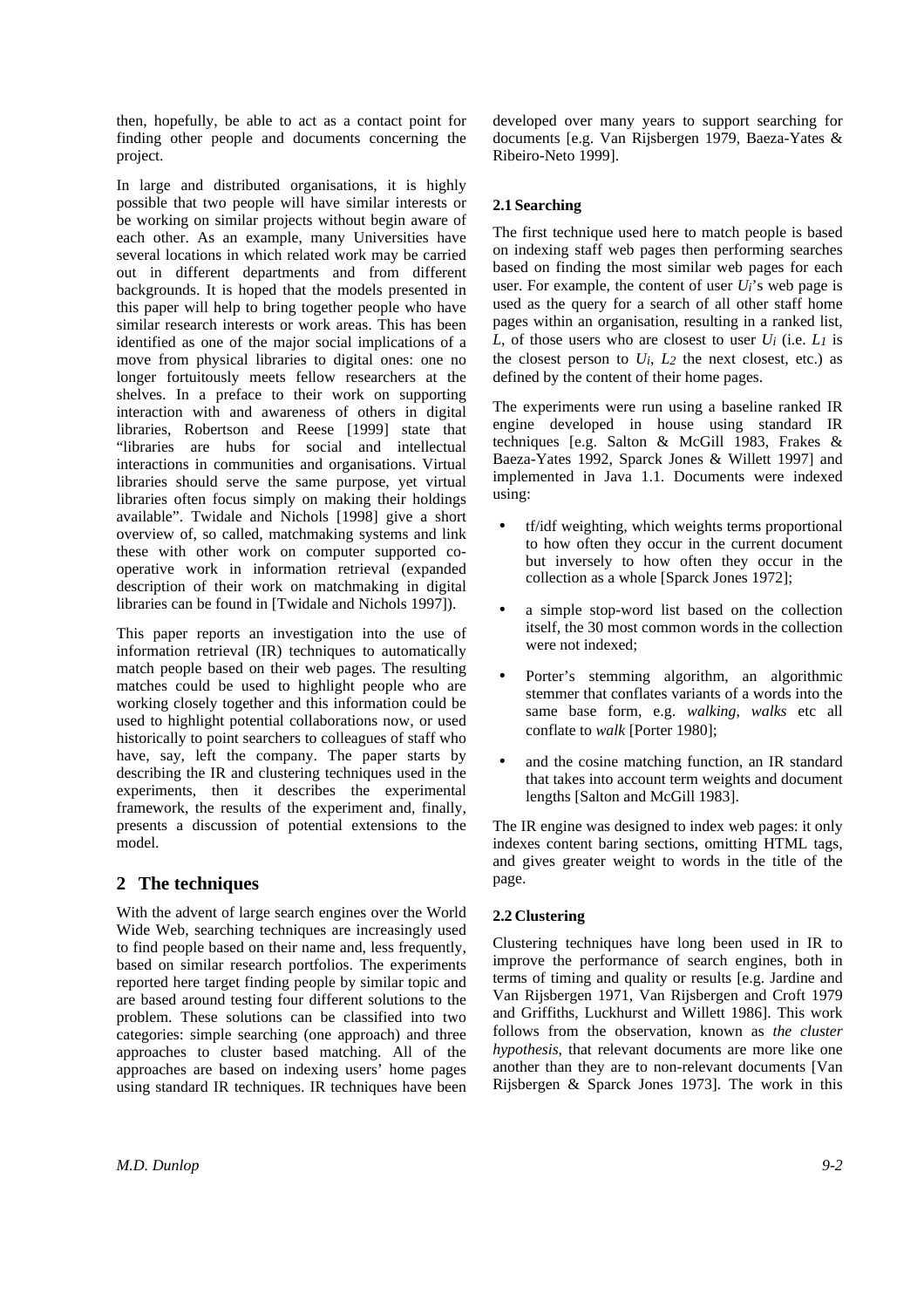paper investigated the use of clustering techniques to improve the performance of people matching. Three clustering techniques were used: balanced clustering, single link clustering and group average clustering. All these clustering algorithms are hierarchic agglomerative algorithms, meaning a hierarchical structure of clusters and sub-clusters is created by starting with small clusters and adding documents and merging clusters until a single cluster remains. The clustering techniques were used to produce a hierarchical clustering of the users, *H*, that, hopefully, has similar users grouped together on the lower levels of the hierarchy. Single link and group average were chosen for showing significantly different performance in comparative experiments for document retrieval [Griffiths, Luckhurst and Willett 1986] with balanced clustering being added following their observation that small clusters appear to be a strong factor in performance of clustering algorithms.

#### **2.2.1 Balanced Clustering**

In the balanced clustering approach each user  $U_i$  is grouped with another one or two users based on the similarity between the nodes (as defined by the same IR engine and indexing approaches used in the baseline searching method). These pairs or triples are then grouped together with the most similar other group based on the average vector for the groupings (this is essentially a balanced variation of group average clustering discussed later). Again these grouping are further grouped into pairs or triples until the second top level where a pair is forced. The process is more clearly described by the following pseudo code:

repeat

```
take current set of documents or most recent set of clusters
calculate all descriptor-descriptor comparisons
insert descriptor-descriptor pairs into a list sorted by weight
for each pair working down list
  if neither element has been assigned then
    record this pair as a new cluster
  else if both elements are assigned
    & both would prefer a higher cluster
    & those higher clusters are currently pairs
    & the higher clusters are different
    add both as a 3rd to appropriate higher clusters
  else
    ignore this pairing // they can't be assigned just now
```
until only one cluster remains

Although a relatively slow algorithm, this approach gives the following characteristics:

the closest two documents are grouped together first, then the next available pair, and so on so that the strongest matches are honoured;

- documents are clustered in a 'stable' manner clusters of three documents are permitted when both documents in a lower pair on the ranked list have stronger links with already paired documents;
- the resulting hierarchy is tight and fairly balanced with a maximum outage at any node of 3 and a normal minimum of 2 (occasionally single node clusters are formed)

## **2.2.2 Single Link Clustering**

Single link clustering is based on creating a hierarchical tree by continually inserting an additional node that satisfies the following criteria:

- the new node is currently outside the hierarchy;
- of all similarities between nodes inside and outside the hierarchy, the new node is selected that has the strongest similarity. It is then added to the hierarchy at a level based on how strong the similarity is.

This approach is fairly fast and results in hierarchies where the closest nearest neighbours are at lower levels of the hierarchy. However, it leads to non-balanced clusters and does not yield a binary hierarchy – many node-node comparisons can have the same strength of similarity thus many documents can be linked at the same level in the hierarchy.

The implementation was based on the pseudo code shown below. The pseudo code based closely on that from [Voorhees 1996], where the reader is directed for a more complete description.

```
// initialise hierarchy and insert document one into it
for (i=2 to collectionSize)
  info[i].sim = 0;info[i].inHierarchy = false;
  info[i].nn = UNDEF;
currentID = 1:
// place the document having maximum similarity with
// a document in the hierarchy into the hierarchy until
// all documents are in the hierarchy
while (currentID \neq UNDEF)
  info[currentID].inHierarchy = TRUE;
```

```
ComputeSims(currentID);
maxSim = 0; nextID = UNDEF;
// update nearest neighbour for docs outside hierarchy
for (i=1 to collectionSize)
  if (not info[i].inHierarchy)
    if (sims[i] > info[i].sim)
      info[i].sim = sims[i]; info[i].nn = currentID;if (info[i].sim > maxSim)
      maxSim = info[i].sim; nextID = i;
if (nextID \neq UNDEF)
```

```
currentID = nextID;
```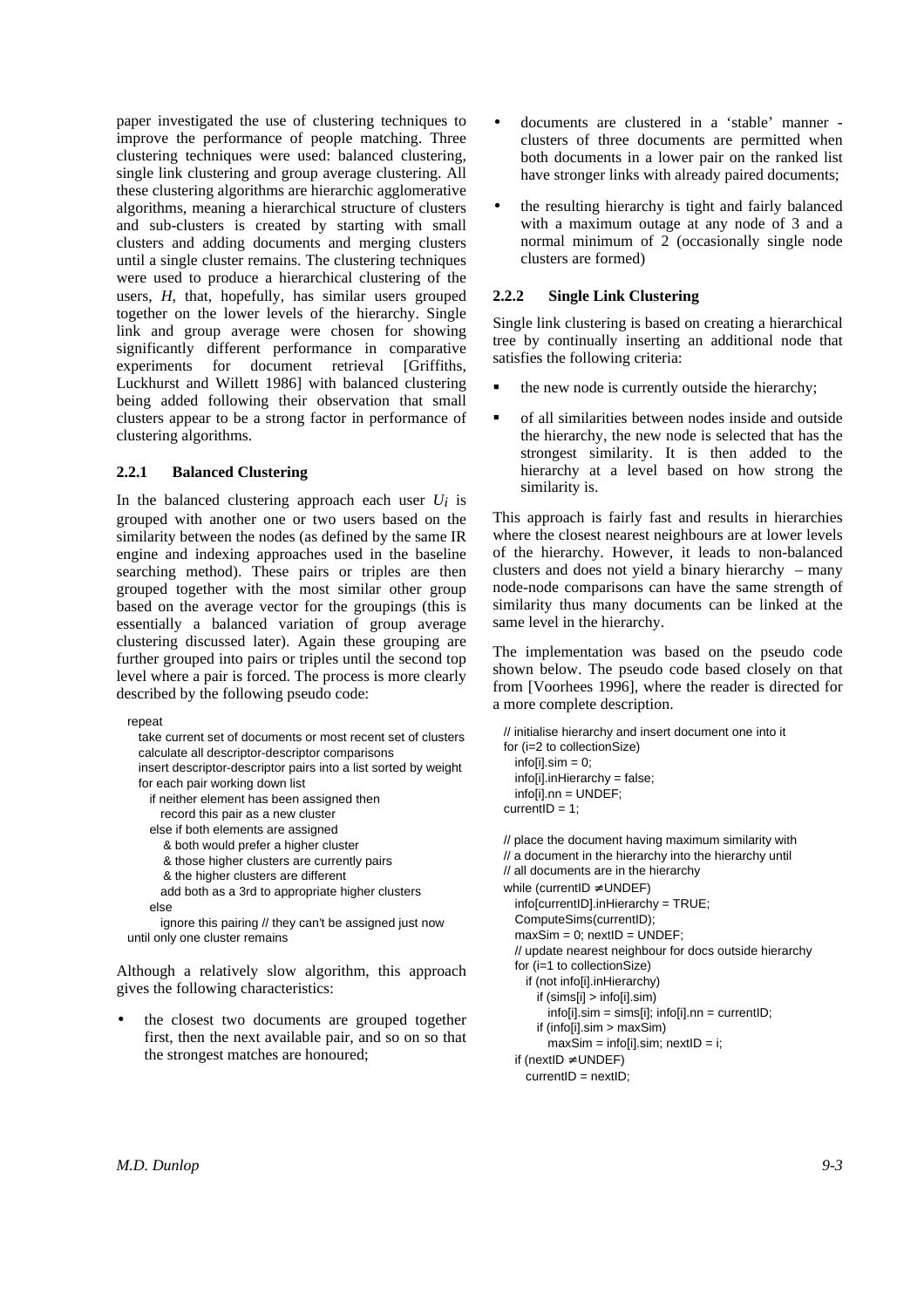#### **2.2.3 Group Average Clustering**

Group average link clustering is based on creating a hierarchical tree by initially creating a singleton cluster for each document and marking these as "active". The clustering then repeats the following until only one cluster remains active:

- merge the two clusters with most similar cluster representatives. Where the cluster representative is the mean vector of all document vectors in the cluster (with singleton clusters being self representing);
- make the new pairing active and the two clusters which formed the pair non-active.

Again, pseudo code and implementation were based on that extracted from [Voorhees 1996]:

```
//initialise
maxSim = 0;
for (i = 1 to collectionSize)
  //create singleton clusters
  info[i].representative = document[i].representative
  computeSim(i, nn, sim)
  info[i].nn = nn, info[i].sim = sim; info[i].size = 1;
  if (sim > maxSim)
    id1 = i; id2 = nn; maxSim = sim;
numActive = collectionSize;
for (i = 1 to numActive) active [i] = i;
```
//merge clusters until only 1 left or remaining sims are zero while (maxSim > 0 & numActive >1)  $smaller = min(id1, id2); larger = max(id1, id2);$ 

```
info[smaller].centroid = mergeCentroids(smaller,larger);
info[smaller].size = info[smaller].size + info[larger].size;
a = index of larger in active;active[a] = active[numActive]; numActive--;
mergeClusters(smaller, larger, maxSim)
maxSim = 0:
for (each cluster a in active)
  if (info[a].nn = larger | info[a].nn = smaller)
    findMaxSim(a, nn, sim);
    info[a].nn = nn; info[a].sim = sim;
  if (info[a].sim>maxSim)
```
 $id1 = a$ ;  $id2 = info[a]$ .nn; maxSim = info[a].sim;

Group average clustering is slower than single-link clustering, but is known to produce better clustering for document retrieval, guarantees to produce binary trees and keep closely related documents together in the initial pairs. Group average is essentially a nonbalanced, purely binary, version of balanced clustering.

#### **2.2.4 Evaluation**

For consistent comparison with simple retrieval, a list of matching documents was required for each user. For each user  $U_i$ , each node  $U_j$  in the hierarchy  $H$  was scored based on how far  $U_j$  was from  $U_i$  (based on counting how many intermediate internal nodes there are in the hierarchy on the path through the hierarchy from one leaf node to the other, see figure 1 for an example). The list *L* was then based on these distances, smallest highest in ranking.



*Figure 1: Distances from user U<sup>i</sup>*

The following four subsections describe in more detail the four approaches taken: searching, balanced clustering, single link clustering and group average clustering.

## **3 Experimental setting**

To evaluate the performance of the different people finding algorithms, an experiment was conducted based on the web pages for the Systems Analysis Department at Risø National Laboratory. The Risø S.A.D. web contains home pages for 60 staff within the department. To complete the test collection, each member of the department was given a form in which they were asked to assess, on a four point scale, how closely they worked with each other person in the department. They were given the instructions to tick:

- "3 boxes for those you work very closely with;
- 2 boxes for those you work with;
- 1 box for those whose work is related mildly;
- 0 boxes if your work is unconnected (or you don't know who the person is!)."

To prevent biasing the staff towards defining these terms closer to definitions that would match the clustering algorithms, no explanation of the terms in the instructions were given (e.g. the terms "work with", "closely" and "unconnected" were left undefined).

A total of 27 forms were returned with a mean of 11.8 people marked per form (minimum 1, maximum 33, mean 11.76, standard deviation 6.74) and 21.6 ticks per form (min 2, max 53, mean 21.60, standard deviation 13.80).

Following standard IR practice, precision and recall figures were calculated. However, these were based on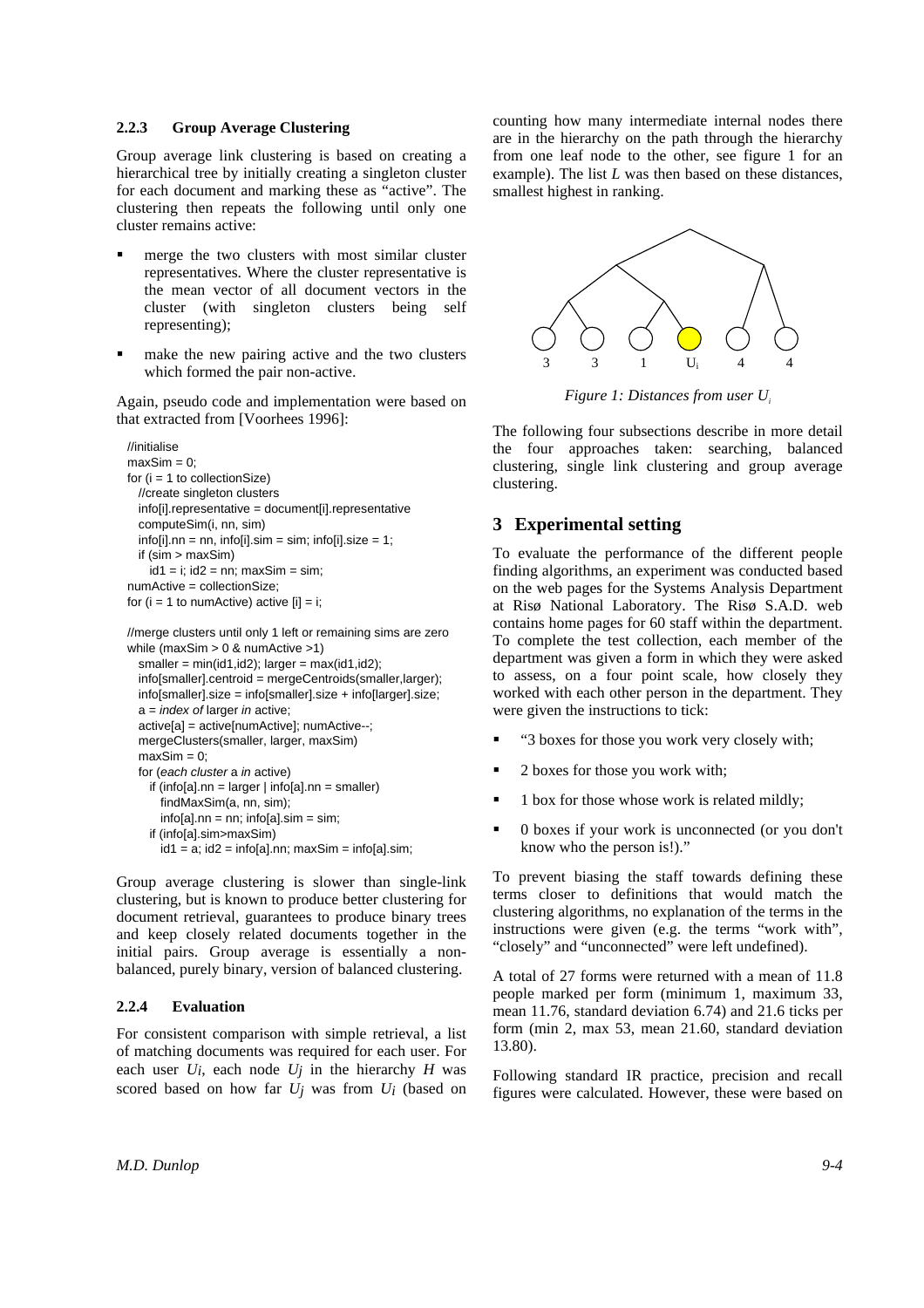relevance weight rather than the more common approach of simply counting how many relevant documents were found (following definition in [Reid 2000] for non-binary test collections). For these experiments, relevance weight is defined as how many ticks were marked divided by the maximum number of ticks (e.g. 0.333 for 1 tick and 1 for 3 ticks). This allows the results to highlight how well the system is at finding those people who users work closely with over those they simply work with. For a ranked list *L* with the best match at position 1, second at position 2 etc., precision and recall at position *p* were defined as follows:

recall<sub>i,p</sub> = 
$$
\frac{\text{Relevance weight in } L_1...L_p \text{ for user } U_i}{\text{Total relevance weight for user } U_i}
$$
precision<sub>i,p</sub> = 
$$
\frac{\text{Relevance weight in } L_1...L_p \text{ for user } U_i}{p}
$$

For consistency of evaluation, each algorithm produced a full ranking of all users (i.e. *L* contains an entry for every user in the collection bar *Ui*). Individual recall precision graphs were then combined using standard macro-evaluation as defined in Van Rijsbergen [1979 pp 152-153].

## **4 Results**

Figure 1 shows the results for the four algorithms. It clearly shows that for this collection clustering-based approaches are more effective at matching people than simple searching and that overall, for basic IR techniques, the performance of the system is good. Of the clustering algorithms, group average performs best for low recall (0..0.27 approximately). This is the region in which people matching programmes are most likely to have their main impact – usually looking for one or two substitute names rather than, say, 70% of colleagues. However, balanced retrieval is only slightly poorer and, probably because of the more balanced hierarchy leading to more normalised distances within the tree, is better than Group Average Clustering as the recall levels are increased.



*Figure 1: Results from experiments with full lists*

Figure 2 shows the same results plotted by ranked position – showing how many ticks were accumulated, on average, by each rank position up to the tenth rank position. This shows that for the best approach, group average clustering, an average of 1.72 ticks were found at rank position one (57% perfect) whereas the worst approach, straight searching, was only achieving 0.88 ticks (29% accuracy). For group average clustering, the success rate rose to an average of 3.08 ticks by rank position 2 – which could be considered as "one close colleague equivalent" within the first two suggestions of the system.



*Figure 2: Mean number of ticks by rank position*

To examine how resilient each approach was to storing limited information on people who each user works closely with, the lists *L* created by each of the four matching techniques were limited to nine elements each and the evaluation repeated (this simulates, say, a monthly recording of the nine closes people for each member of staff so involves storing 9*u* records as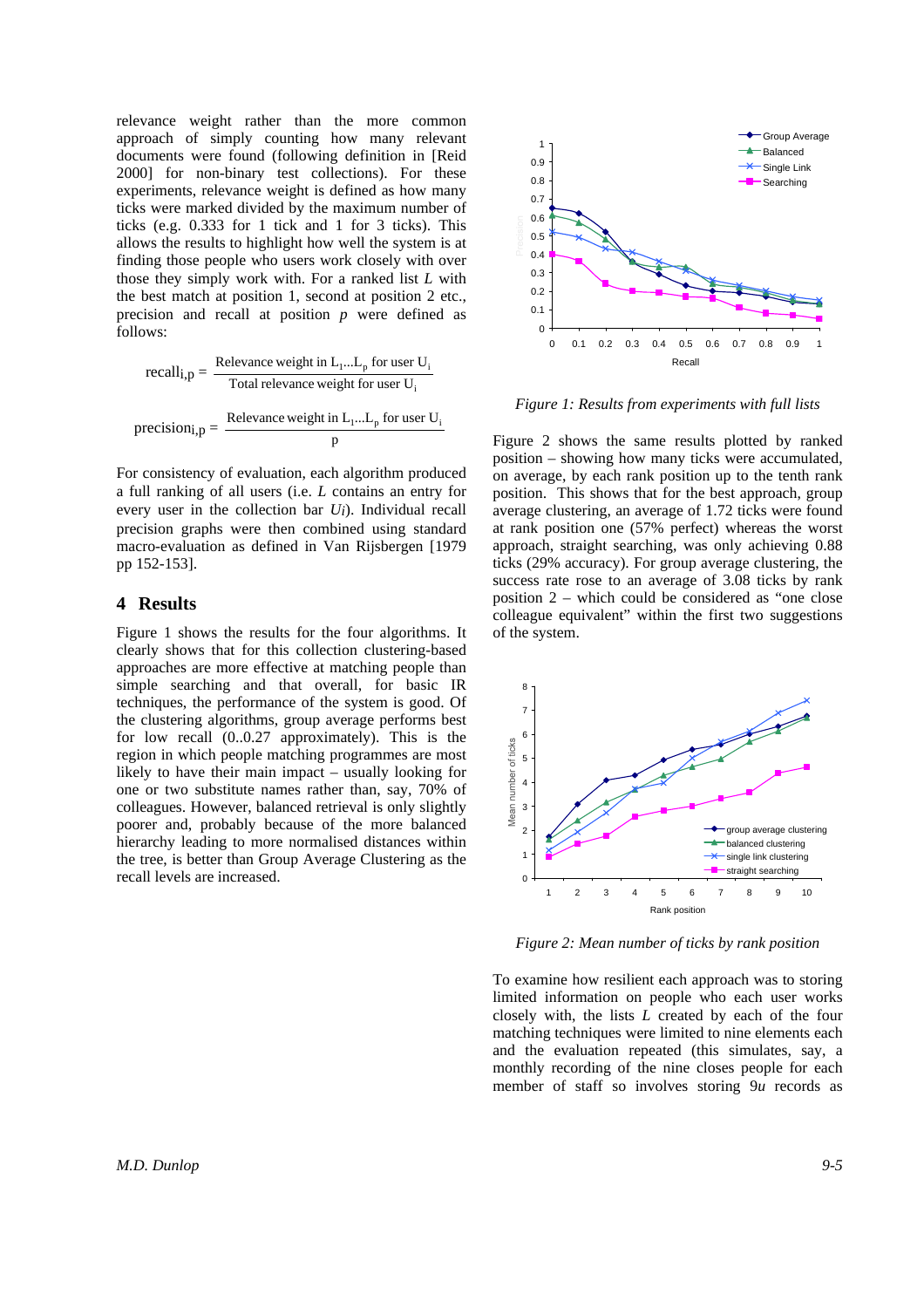opposed to  $u^2$  records, where  $u$  is the number of users). Figure 3 shows that this results in a considerable drop in performance for all methods at higher recall levels, but relatively little drop in the 0...0.2 precision range. In particular the performance of group average clustering is almost unaffected in this range by storing limited information. Considering that the 0.2 recall point implies finding 20% of the colleagues and, in many settings, we are only likely to be looking for one/two this is a promising result for reduced storage.



*Figure 3: Results from experiments with lists limited to 10 entries*

## **5 Extensions**

As documents rarely exist in isolation, approaches to document retrieval that make use of the hypertext network in which documents are found [e.g. Dunlop 1991, Dunlop and Van Rijsbergen 1993, Frei, and Stieger 1992] could be used to augment home pages with connected documents (such as linked pages and subpages). These hypertext-IR techniques have been shown successful in improving retrieval for standard searching [Savoy 1996] and for accessing documents that cannot be indexed directly [Harmandas et al 1997]. As well as providing the usual benefits of hypertext-IR indexing, if used for indexing staff home pages, the approaches will also solve many of the problems of these pages. The Risø home pages used in this experiment were fairly consistent corporate style mini-CVs. Less consistent pages, such as those typically found in universities, have many problems such as frame based front pages (which don't actually have any content on the base home page URL), very simple front pages with linked pages and drastically different styles and quality and quantity of information provided. The use of hypertext-IR techniques could also bring in many other sources of evidence as to users' activities, such as documents written by the staff (possibly including weekly diaries, which are common in many engineering settings) and pages for organisations/activities the user is involved in.

One problem highlighted in the experiment reported here is that of assessing the different interpretations of "works with". For example, staff completing the data capture form were varied in how they reacted to secretaries being on the list of staff as well as other research colleagues and department managers. It would be worth investigation classification methods so that searches can be restricted, or at least rank positions affected by, matching users who are at roughly the same level in an organisation. This is likely to take place somewhat automatically as those users home pages are likely to contain more in common than users who are at drastically different levels in the organisation but these claims need further investigation.

As the motivational scenarios for this work did not require fast and frequent clustering of staff, only high quality clustering algorithms were considered. It may be worth investigating the use of faster and lighter methods, such as scatter/gather, to compare their performance with the tested algorithms.

## **6 Conclusions**

The results of this experiment show that IR techniques can be used to match users home pages with those of other users to find colleagues who work in similar areas with a fair level of success. In the case of the experiment reported here, precision approximately 0.6 can be achieved for low levels of recall where the approach is most likely to be used. At rank position 1 an average of 1.72 ticks were found, where 2 ticks represents a staff declaration of someone that they work with (but not closely) – this rises to a total of  $3.01$  ticks by rank position two, equivalent to finding one close colleague in the first two suggestions from the system. Furthermore, use of limited length lists shows that storing only the nine closest predictions has little effect on the performance of the system at low recall while drastically reducing storage requirements for historical recording. The experiment compared straight IR searching to match users with potential colleagues with three different clustering approaches (balanced, single link and group average), all clustering approaches performed better with group average being the best overall (and noticeably more stable at low recall when using reduced length lists). This indicates that it is better to connect people based on the best overall arrangement (clustering approaches create a single best cluster hierarchy for the whole department then rank for individual users) rather than the best arrangement for